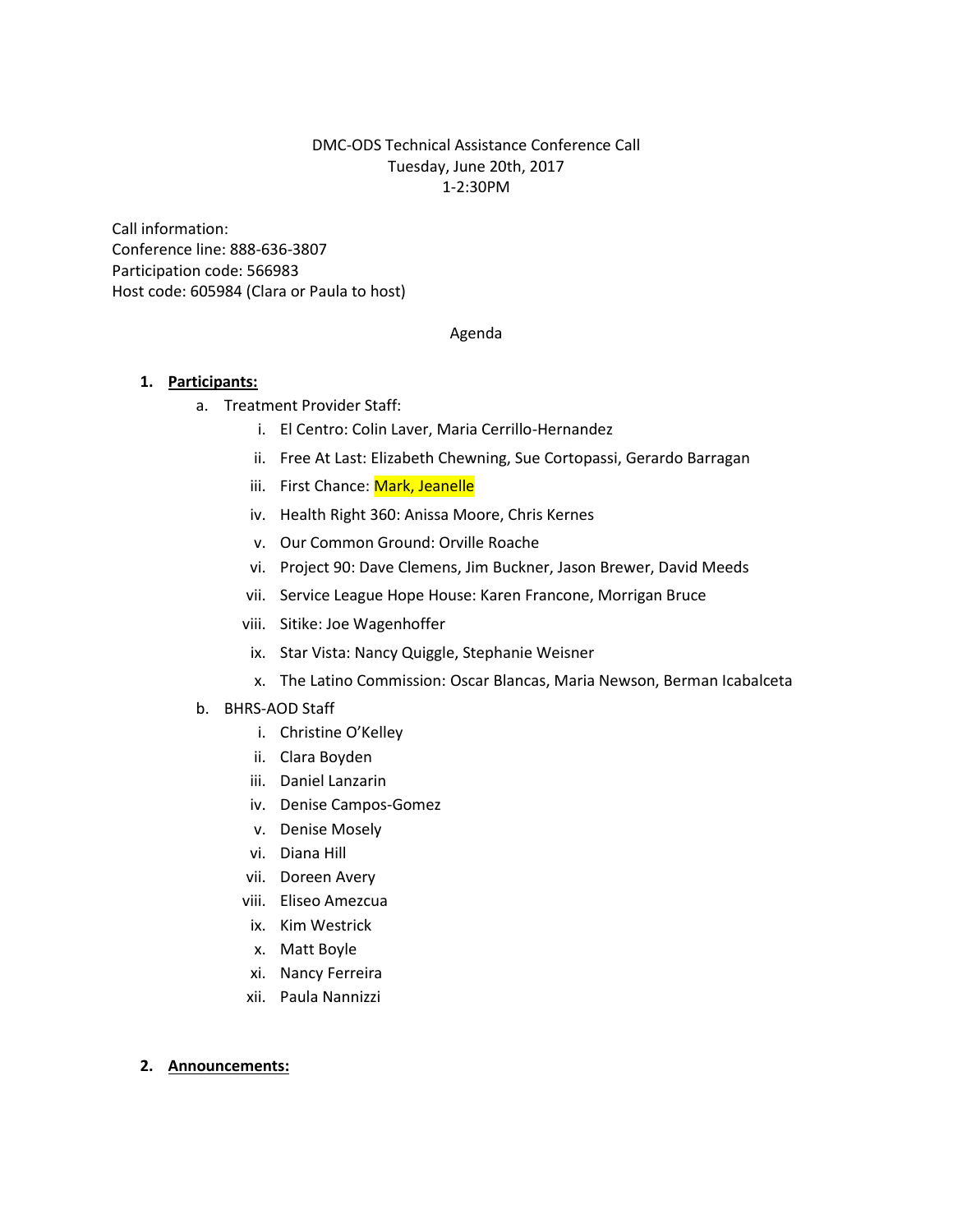- **a.** There will be a meeting with residential intake coordinators at 1pm at Pioneer Court, Health Right 360.
- **b.** Santa Clara and San Francisco counties went ODS-live on June  $10<sup>th</sup>$ .

# **3. TA Call Format Feedback:**

There is a general consensus that the current format is sufficient. Suggestions included: Put all residential items at the end of each call; continue with the monthly phone meeting plus a quarterly, in-person TA for forms, needs of treatment program; notify providers about upcoming in-person trainings to fulfill the need for hands-on training.

# 4. **Billing and Fiscal Workflow:**

Fiscal reconciliation has changed. We are requiring that all providers start using the DHCS 100186 DMC claims wet signature form. Submit this form by the  $10^{th}$  of the month after the service has been provided. We'll go over this at the provider meeting, including a workflow. Please review the form before the meeting. The county will set the standards on the DMC submission identifier. This aligns with your invoice process but this form should be sent straight to MIS. MIS hasn't been able to enter the services over 90 minutes for group. We will need a training for the cost report. Paula will develop a workflow to feel comfortable certifying claims.

# **5. UCLA Client Survey:**

We'll be implementing the UCLA client survey twice a year. We're still settling on the dates in July and November. We want to receive your survey responses in May/June and then again in November. The questions include client satisfaction, sensitivity, and client perceptions of treatment. There are 14 questions. The expectation is that you'll give them to all your clients over a 1 week period. The survey is given to every single client who comes to get services in one week.

# 6. **Continuum of Care:** What reporting needs do we have?

What reporting needs do we have, what kinds of reports would be helpful to develop for you to know? It is an issue that only a very low percentage of clients in detox move onto treatment. What do we need to know to get clients to stay engaged and either go up or down in intensity in treatment? We will share examples of reports at an upcoming treatment provider meeting so we can discuss how you can get those reports and what other reports would be helpful to understand the continuum of care and any gaps. The purpose is to evaluate how well you're coordinating care within your programs.

There should be a report to know what programs clients are in before and after coming to a program. This would show if they have been to residential already. Where do they go after they leave a program? Who was referred/not referred? There should be a report showing clients whose primary or secondary drug is an opiate, who are not connected to specific opiate treatment. It would be helpful to get a report showing medications a client is on, rather than getting a list from their doctor, PCP, etc. Clara will share performance measures in a future meeting.